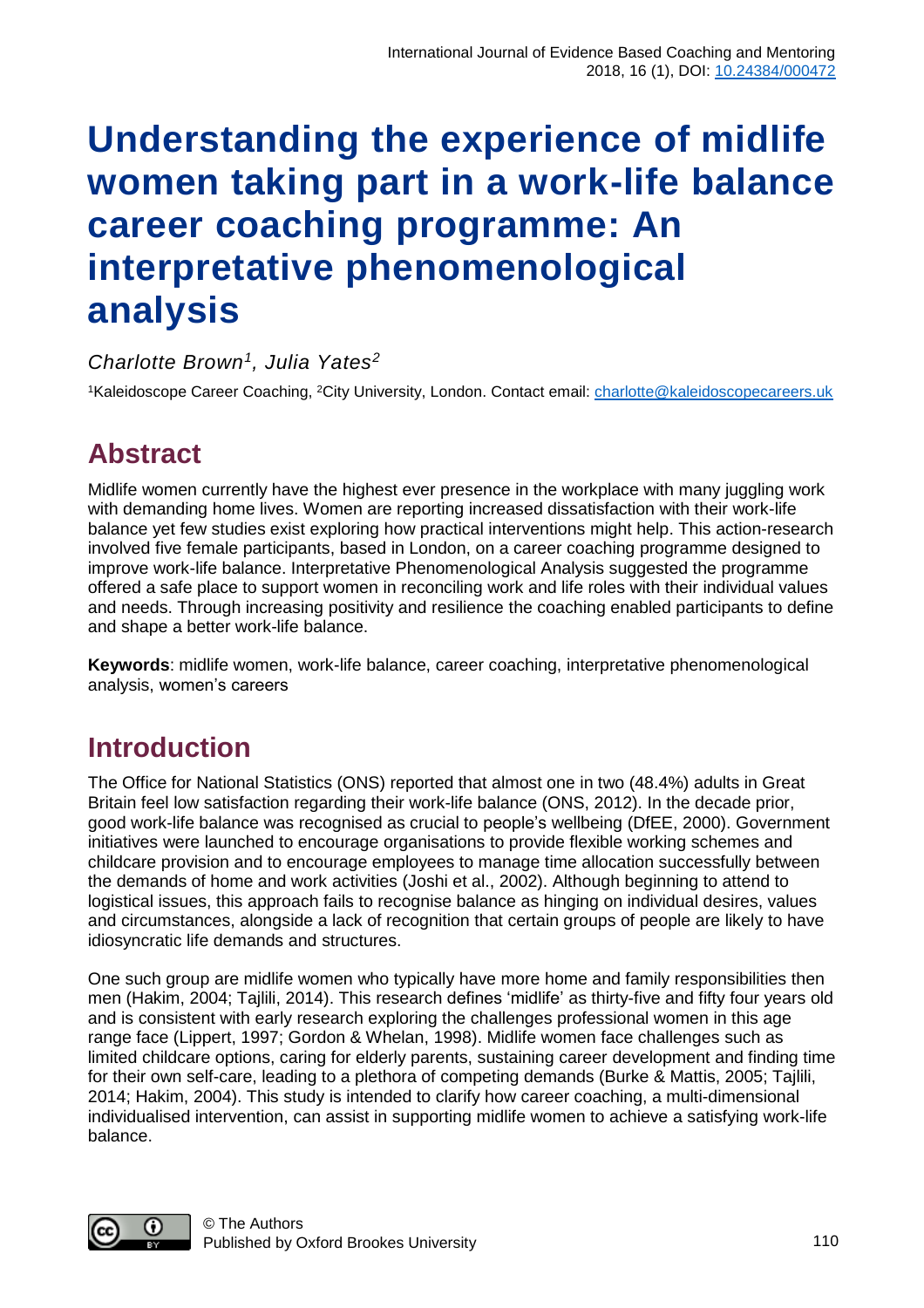In this paper, work life balance is defined as 'an individual's ability to meet their work and family commitments as well as other non-work responsibilities and activities' in accordance with the definition used by Delecta (2011, p.186).

This literature review will conceptualise work-life balance with consideration of current research on the topic. It will outline key theories and research about midlife women and explore how career coaching specifically might be a useful intervention for encouraging a better balance. The methodology and procedure will be explained and the findings of the data analysis presented. Results of the study are discussed in accordance with the literature and as to how they influence and extend our understanding of career coaching practice and work-life balance. The paper will end with an acknowledgement of the limitations of the study and suggestions for future research.

## **Literature Review**

Discourse around women's work-life balance is at a high (Tajlili, 2014; ONS, 2012; Cohen, 2015). According to Cohen, writing in The Guardian (2015, para.15) "Today women speak of work-life balance as an ethical imperative; an aspiration that strongly influences how they think about and arrange their lives" and this acknowledgement of the importance of the opportunity to combine work and home lives is echoed in the empirical research (Maniero & Sullivan, 2005). However, women encounter conflicting physical and emotional demands that act as barriers to achieving a satisfying work-life balance (Hakim, 2003, 2004; Mainiero & Sullivan, 2005; Yates, 2014). Moreover, policy makers have been criticised for overlooking women's values, preferences and goals in relation to achieving desirable work-life balance (Hakim, 2003).

Offering an interesting interpretation of how women experience work-life balance, Clark's (2000) work-family border theory conceptualises women as daily border crossers, travelling between work and family territories. She proposes the intertwining of these two areas are influenced by individual agency and meaning. This framework can help women navigate these two worlds and foresee possible role conflict. Clark (2000) also views the temporal and physical separation of work and family life, in relation to work-life balance, as reflecting overspill from an era when women were traditionally assumed as homemakers and men as breadwinners (for example, Parsons & Bales, 1955). This perceived divide of roles is no longer reflective of modern society. Career women are now in previously male occupied roles where work demands restrict how closely women's needs and desires are met (Gordon & Whelan, 1998).

In addition to problematic working structures, Burke and Mattis (2005) propose it is during midlife when women are exposed to conflicting societal signals regarding identity, career and family. Currently, midlife women's careers are under-researched, with some researchers suggesting that the current focus still favours men's career issues - women's midlife career stage is seen as neither positive nor challenging (Burke & Mattis, 2005). This study proposes the opposite as true. Midlife women report feeling unsupported, unhappy and suffering higher levels of stress than men whilst trying to balance different work and family roles (Gordon & Whelan, 1998; Reitman & Schneer, 2003). Many women who leave the workplace to raise children struggle to return and make career decisions that prioritise financial demands or cultural expectations. This can result in women experiencing dissatisfaction, distress, low self-esteem, limited quality of life and dysfunctional social behaviour (Parasuramen & Greenhaus, 2002; Greenhaus & Powell 2003; Grzywacz, 2000).

Delving into career theory, Super's (1980) developmental self-concept model was first to acknowledge that individual self-concept changes in relation to life roles and experience. He identified midlife as a stage defined by 'establishment/maintenance' within which individuals negotiate lifestyle factors with roles as parents, workers and members of society. Niles, Herr and Hartung (2001) expanded this idea, suggesting balance is individualistic - defined in relation to

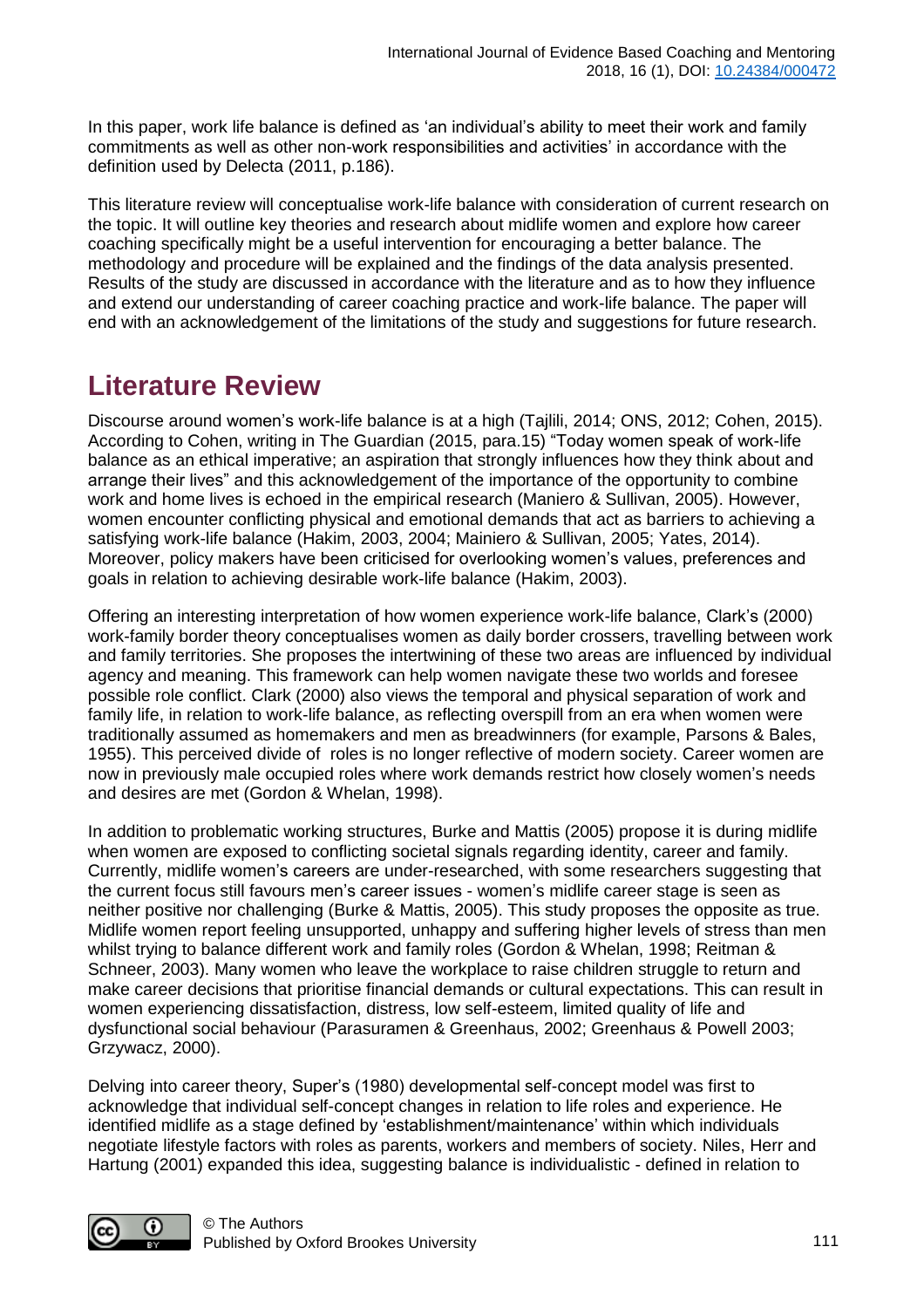self-concept. If our conceptualisation of career success is shaped by our individual values, selfconcept and goals, work-life balance may benefit from clarifying which roles and goals are central, and which are peripheral for an individual at that point (Heslin, 2005).

Daily re-balancing of roles in response to home, family and work demands have led women to adjust behaviour, values, mental models and relationships in an attempt to maintain an equilibrium (Gordon & Whelan, 1998). This research offers further evidence to refute the simplistic notion of allocating more time to leisure activities is at the heart of achieving fulfilling balance (ONS, 2012). In addition, Lippert's (1997) research suggested that more roles don't necessarily have a negative impact; rather, the perceived quality of experiences and interactions influence women's wellbeing. Lieblich's (1986) findings reinforce this reasoning suggesting that men solve role conflict through meaning whilst women resolve it through attending to and improving relationships.

Hakim (2002, 2003, 2004, 2006) recognises the diverse lifestyle choices made by modern women between family and work as demonstrated through her persuasive research on 'preference theory'. A strength of this research is it attends to how women make life and activity choices in context acknowledging they are situated socially, historically and economically. Moreover, it avoids treating women as homogeneous, passive beings (Wright, 2005). Preference theory explains women as consciously adopting one of three lifestyles; an adaptive lifestyle that balances home and work; remaining home or working full time or remaining childless (Hakim, 2006). Hakim (2002, 2003, 2004, 2006) estimates 60-80% of women in western societies inhabit the adaptive group, where pull factors between work and home may perpetuate the stress women experience (Wright, 2005).

Complementing preference theory are research findings that point to women prioritising children over career but who also recount a fulfilling career as being of importance to them (Bielby & Bielby, 1989; Gaunt & Scott, 2016). Women revealed having a single work or home identity in isolation as not enough to obtain high levels of meaningfulness (Grady & McCarthy, 2008). Grady and McCarthy (2008) interviewed eighteen mid-career women on issues of work-life integration and identified, using thematic analysis, meaningful and challenging work and flexibility in working hours as key to obtaining the balancing work and family. Moreover, the researchers discussed meaningful work as individually arbitrated.

Career decisions made at midlife may coincide with children being older and more independent, allowing women to consider returning to the work place or to re-evaluate suitability of their current job role (Burke & Mattis, 2005). Maineiro and Sullivan's (2005) kaleidoscope theory outlines how career decisions and their wider impact on balance is the greatest driver for women's decision in midlife. This theory supports the suggestion that women's negotiation of work and life roles are driven by a holistic worldview at this life stage. It highlights the complex interrelated decisions necessary when moulding work-life balance.

Having summarised some of the wider literature focussing on work-life balance and womens careers, the review will now turn to research exploring practical interventions with women around issues of balance. Research to date of this nature has tended to centre on single case studies. Tajlili's (2014) case study exploring women's career intentionality and work-life integration informed her proposition that university career counsellors should raise awareness of the challenges women encounter balancing career and family life with female students. However, female students are rarely experiencing such conflict at this time and therefore it may not feel relevant at this life stage. Engaging with support during times of transition or conflict may be more impactful. Another study by Wright (2005) explored the effectiveness of coaching strategies used with a midlife woman experiencing work stress. The findings of this study are limited in their valuableness due to them detailing only the coaches' reflections of the experience. With both studies, exploring more than a single woman's experiences would increase usefulness for evaluating how best to help women managing their work-life balance.

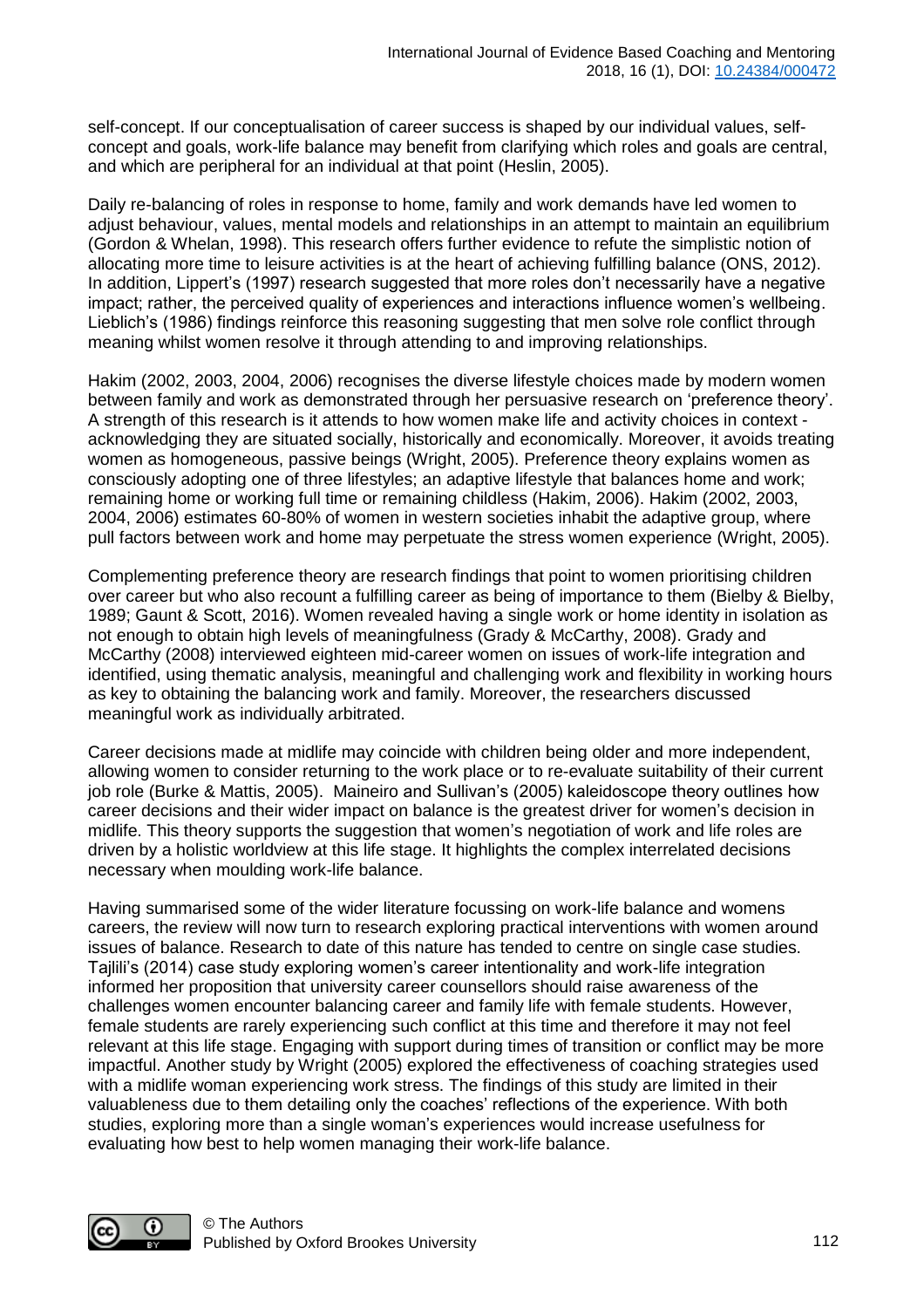Having established the challenges of work-life balance for midlife women and issues of fundamental importance to women at this stage, the review will next consider how career coaching may assist in attaining fulfilling work-life balance. A clear definition of career coaching is currently contentious in the field due to coaches adopting an eclectic mix of approaches (Yates, 2011; Yates 2014). For the purpose of this study, it is defined as a number of one-to-one conversations aiming to improve and explore an individual's professional performance, values and decisions with the intention of increasing wellbeing. It adopts a positive, solutions focused approach and makes use of a range of tools, exercises and theories (van Nieuwerburgh, 2013; Whitmore, 2013; Yates, 2011).

Coaching programmes that focus on retaining and reengaging women before and after maternity leave are increasingly popular in the corporate world (Filsinger, 2012; Liston & Chapman, 2009; Cormier, 2007; Bussell, 2008). However, this support is offered for a short period of women's working lives, when their children are babies. A career coaching programme that is inclusive of other stages of women's careers, such as midlife, a time when role conflict appears to be prominent, could help retain, develop and support a wider demographic of women.

Hudson (1999) describes career coaches as containing five functions for their clients: facilitating change, clarifying values and beliefs, identifying important social roles and recognising emerging developmental changes. Skiffington and Zeus (2002) highlight the benefits for people having career coaching as stress reduction, alignment of vision with colleagues and increased emotional intelligence. However, Green and Green (2007) point out that the literature on career coaching is descriptive and highlights positive features, an assertion that has been corroborated through this study's literature review. This presented an opportunity to address a research gap by shining a spotlight on how individuals experience career coaching, specifically when focussing directly on issues of work-life balance.

The coaching programme designed for this study is founded on Passmore's (2010) integrated coaching model, which uses an amalgamation of coaching approaches to meet clients' individual needs with the evidence emphasising the individual subjective nature of midlife women's work-life balance. This model positions the coaching relationship as humanistic and is founded on the conditions conceived by psychologist Carl Rogers (Yates, 2014). This model could offer women space to explore their feelings securely whilst promoting change (Bryant-Jefferies & Joseph, 2008; Passmore, 2010). Boniwell (2007) disseminates the use of positive psychology (PP) in partnership with coaching to increase positive emotions and wellbeing and the programme delivered for this research includes two PP interventions based on this premise (Emmons & McCullough, 2003). This study therefore builds on existing research and literature by exploring how a career coaching programme focussing on midlife women's individual values, priorities and definitions of meaningfulness is experienced in relation to improving work-life balance.

## **Methodology**

This was an action research study which involved an intervention – a career coaching programme, and data which were collected through semi-structured interviews and analysed using an interpretive phenomenological analysis. The first author fulfilled a dual role as researcher and career coach.

Action research was introduced by Lewin in 1946, who suggested that an effective approach to learning about social phenomena was through an attempt to effect a change. Lewin suggested that action research should be both about solving problems and generating new knowledge. Learning should occur throughout the process of the research, and integral to action research is the idea of involving stakeholders. Lewin worked towards improving industrial practices (the original aim of action research) but this methodology is now used in a range of contexts, and is considered a

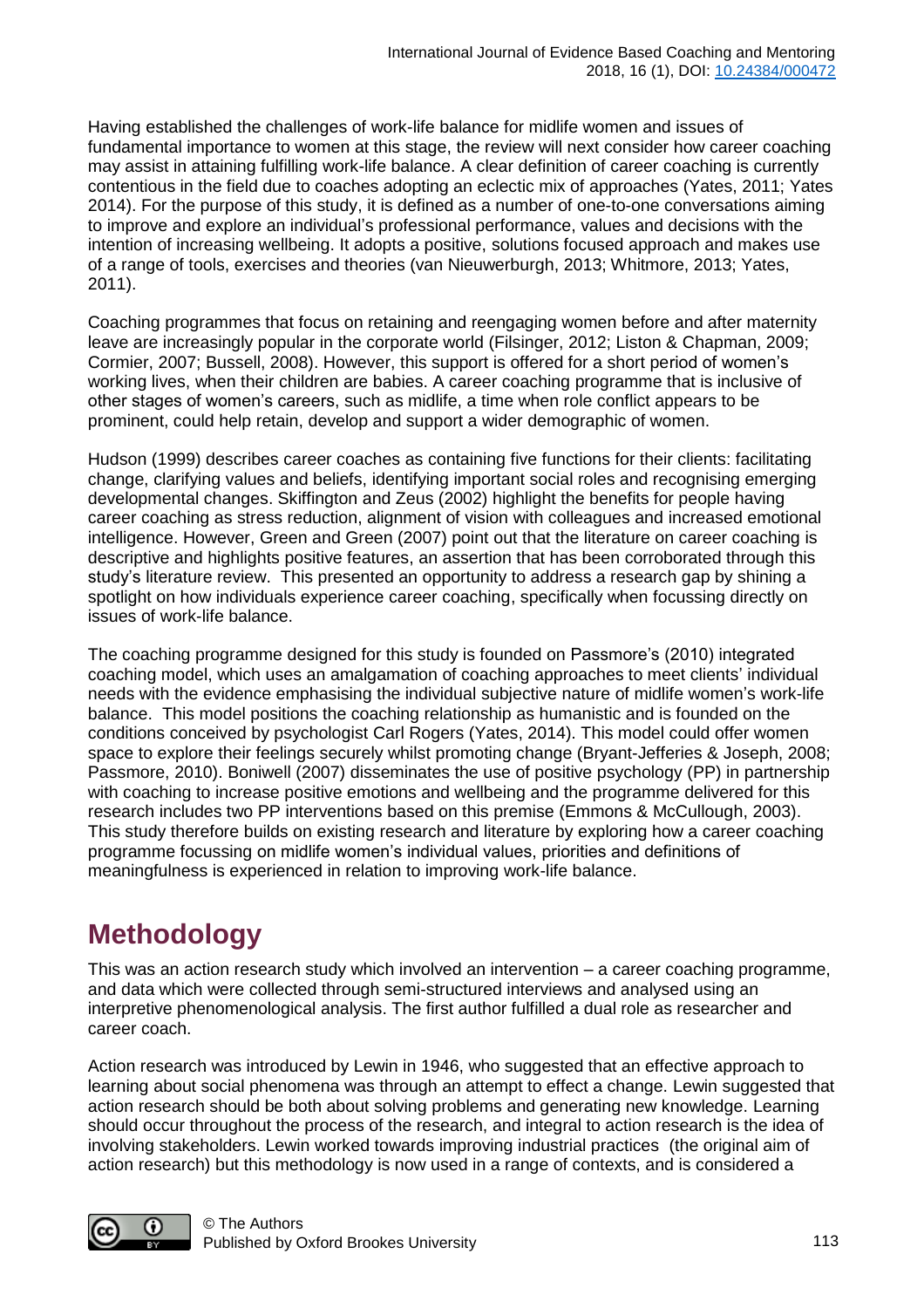suitable approach to improving individual practice (Melrose, 2001). Huxham and Vangen (2003) describe a dual purpose which can be observed in action research, suggesting that whilst the researcher is motivated to achieve the research ends, the intervention is driven by the needs of the client. In this study, the career coaching interventions were designed to solve the work-life balance problems of the participants and the interviews afterwards were concerned with generating knowledge of the experiences of the participants during the coaching programme with a view to improving the practice of the principle researcher / coach. The stakeholders, the women participants, were involved as coachees in the coaching intervention and then as research participants during the semi-structured interviews.

At the heart of this study was the desire to explore and capture subjectivity; the interplay between participants' individual beliefs and experience in relation to an integrative career coaching programme. This approach makes ontological assumptions that situate the research within a relativist, phenomenological paradigm (Langdridge, 2007; Smith et al, 2009). Constructivist perspectives of this kind understand people as social beings creating and being created by the world around them. Findings represent an interpretation of a subjective construct, (Creswell, 2003; Smith et al., 2009). It was imperative that the research method could capture and interpret each participant's lived experience authentically.

Interpretative Phenomenological Analysis (IPA) was utilised in order to elicit rich, deep data about how the participants' experienced the coaching programme. IPA, grounded philosophically in phenomenology, allows for rigorous exploration of participants' perceived experience ideographically, whilst permitting pattern identification across all accounts (Smith, Flowers & Larkin, 2009). IPA was able to accommodate the action research approach chosen for this study through its location of researcher as having multiple roles (Smith et al., 2009).

The researcher is attempting to make sense of the participant, who in turn is trying to make sense of the coaching programme, with IPA recognising this double hermeneutic (Smith et al., 2009). IPA also acknowledges that the participant and researcher influence each other throughout the research process and understands the researchers attitudes, feelings and intentions as part of this dynamic (Langdridge, 2007; Smith et al, 2009). A coaching relationship encourages an empathetic position and IPA appreciates this experience of understanding the participant from this viewpoint whilst being mindful of never truly being able to do so (Smith et al., 2009).

### **Participants**

Five women between the ages of thirty-five and fifty years old living in East London were selected as participants. All participants expressed a strong desire to improve their work-life balance. Although not a pre-requisite of the study, all were mothers of babies or primary school children. Recruitment was through a local online parenting forum. An email was sent asking for people interested in taking part in a free work-life balance career coaching programme. Over sixty women expressed interest and the researcher selected the first five who fell into the study's midlife age criteria. Two participants were on maternity leave anticipating returning to work, one participant worked part time, one participant was currently not working and one participant was self-employed. Each participant completed a questionnaire about their work status, feelings about work-life balance and expectations of the programme. This information was purely for preparation by the researcher / practitioner.

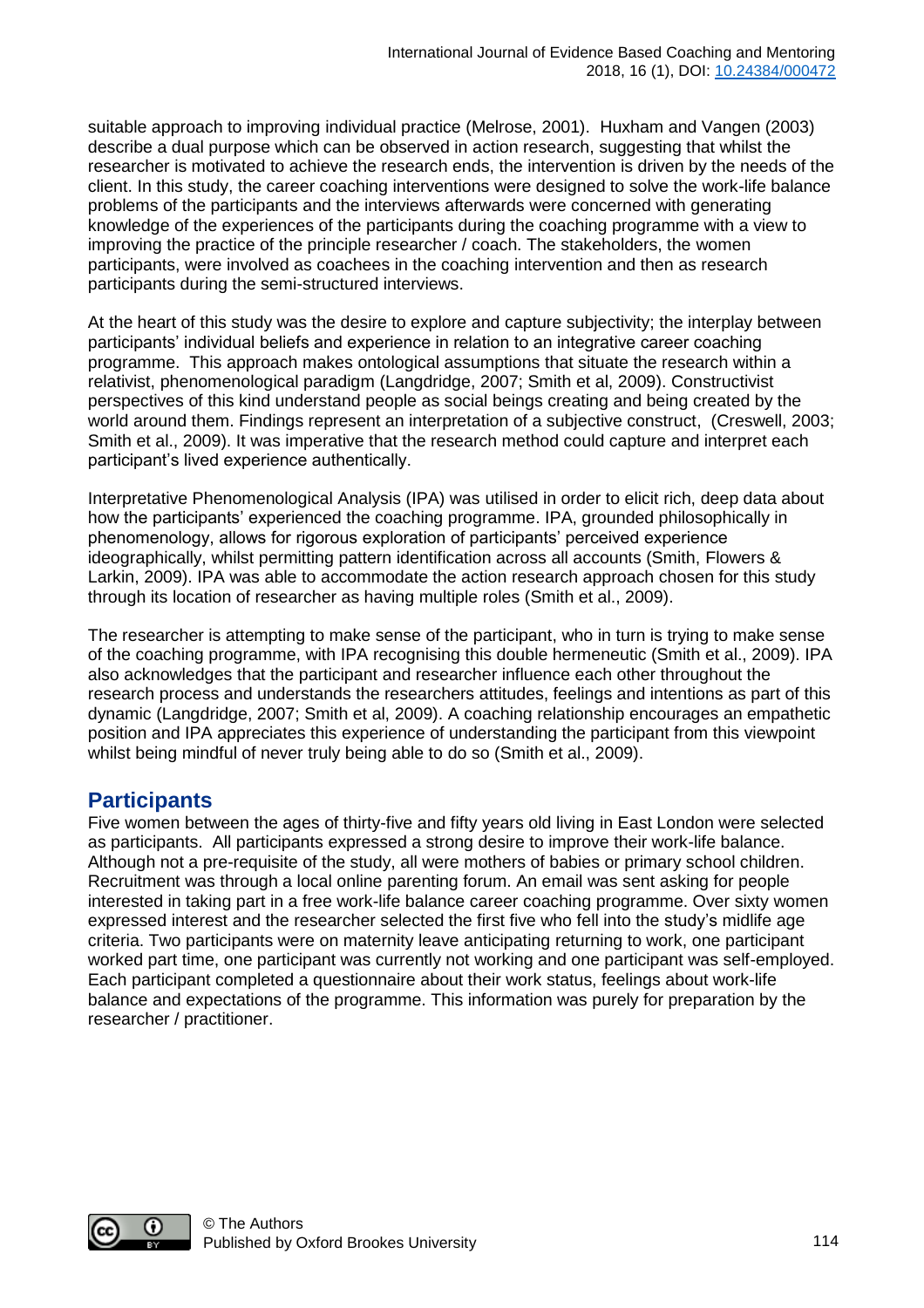| <b>Participant</b> | <b>Current/previous career</b> | <b>Circumstance at time of coaching</b><br>programme |
|--------------------|--------------------------------|------------------------------------------------------|
|                    | Journalist                     | Not working, two school aged children                |
| 2                  | <b>Charity Co-ordinator</b>    | Working part time, two school aged<br>children       |
| 3                  | Development Director           | On maternity leave, two children under<br>five.      |
|                    | Lecturer                       | On maternity leave, one child under one.             |
| 5                  | Marketer/Coach                 | Self-employed, two school aged children              |

#### *Table 1: Participants*

### **Procedure**

A three session integrative career coaching programme was designed and developed. The sessions were grounded in a humanistic approach whilst drawing on exercises and techniques from PP, solutions focussed coaching and cognitive behavioural coaching (CBC) selected when deemed appropriate to the needs of the participants. The researcher/coach and participants met every two weeks over a three month period.

#### *Table 2: Work-life balance career coaching programme outline*

| <b>Session</b> | Aim                                                                                                                                                      | Tools/approaches/<br>exercises                                           | Inter-sessional<br>task            |
|----------------|----------------------------------------------------------------------------------------------------------------------------------------------------------|--------------------------------------------------------------------------|------------------------------------|
|                | To establish rapport, understand<br>present perception/feelings about<br>work-life balance.                                                              | Humanistic,<br>Career style role model<br>question                       | Letter from the<br>future exercise |
| 2              | Gently explore 'thinking errors' and<br>beliefs. Question individual values,<br>priorities as clarified since first<br>session. Build career confidence. | Humanistic, CBC and<br>solutions focused, ABC<br>model, miracle question | Three good things                  |
| 3              | Preparing for long-term change.<br>Reflect on successes so far.<br>Identify further support needed.<br>Action planning.                                  | Humanistic, Strengths cards,<br><b>SMART</b> action plans                | n/a                                |

## **Data Collection**

Each participant undertook a face-to-face semi-structured interview one month after the last coaching session. Open questions were used to elicit rich descriptions of the participants' experiences. Care was taken to explore the full experience by asking how the coaching affected them and their work-life balance during the sessions as well as in between the sessions and after the programme. Questions such as 'could you describe what happened during the session in your own words?' 'Throughout our coaching period, did you notice any changes in your activity choices or social relationships as a product of our time together?' and 'how do you think it has affected your work-life balance if at all?' were asked.

Participants were encouraged to share their experience in light of the dual role of researcher as coach. The interviews concluded with a debrief explaining how the interview material would be used, including reemphasis of their right to withdraw at any point in the process.

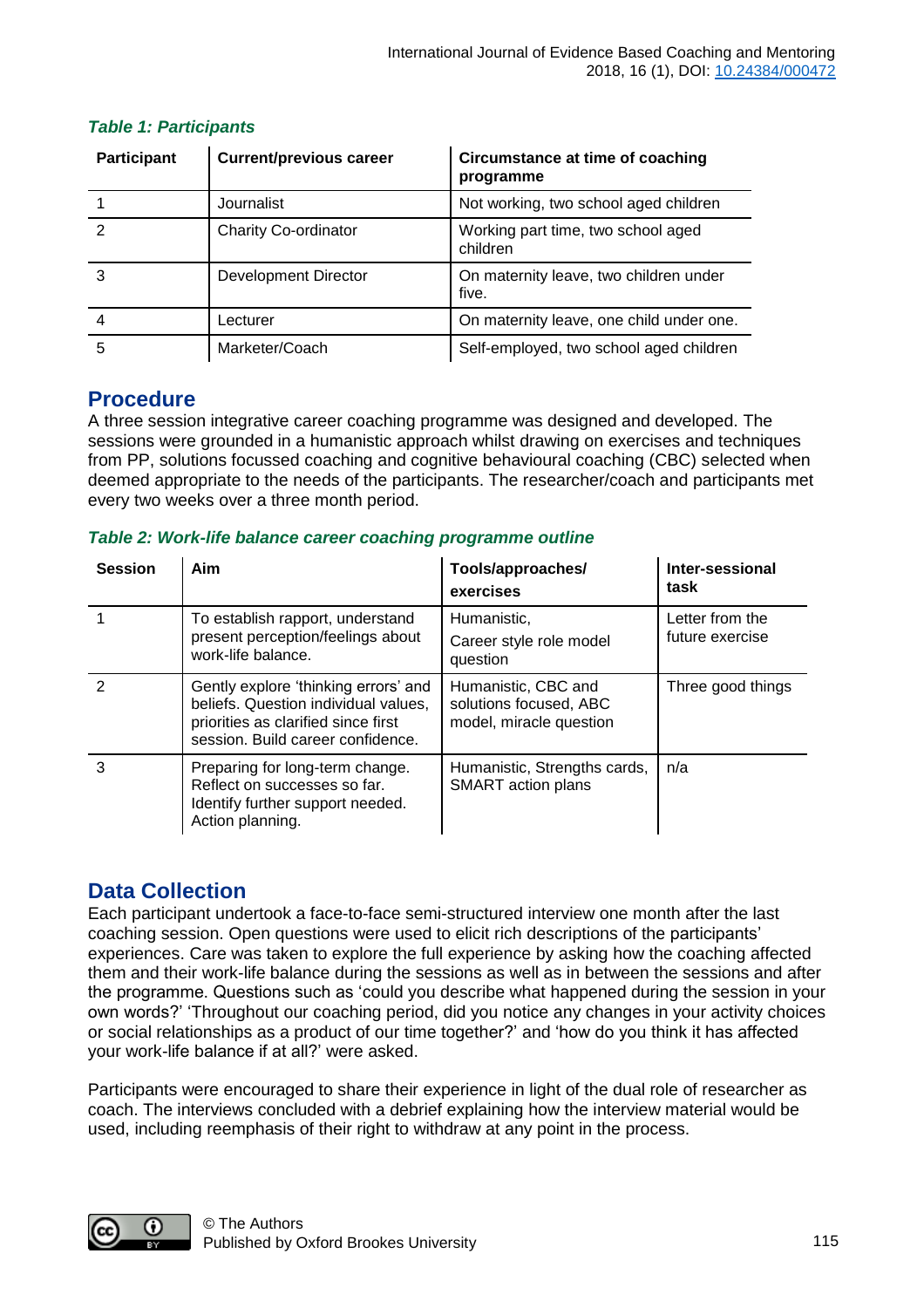## **Data Analysis**

Analysis began by carrying out transcription verbatim of all five interviews. Once complete, each transcript was read several times making descripting notes in the right hand margin. This was carried out with breaks between each participant to ensure accounts remained true to the individual interviewed. Line-by-line thematic analysis was carried out using wide margins for coding. Descriptive notes were made on each transcript before further condensing and grouping emergent themes in the left hand margins. The researcher then opened a separate Word document to re-cluster shared emergent themes across all accounts. These were then re-ordered into primary themes in an additional Word document with line numbers referring to the original transcripts.

### **Results**

Three predominant themes encapsulating how the participants experienced the career coaching programme emerged from the analysis. The first theme, career coaching as a safe space, included three subthemes - to explore freely, to be authentic and to make mistakes/try new things. The second theme, transformation of work and life roles incorporated aligning with core values, a psychological shift and making practical changes as subthemes. Finally, the third predominant theme, increased positivity and resilience, acknowledging changes to their emotional landscape with subthemes during and beyond the coaching programme.

#### *Table 3: Summary of results*

#### **Career coaching as a safe space**

To explore freely To be authentic To make mistakes/try new things

#### **Transforming work and life roles**

Aligning with core values A psychological shift Making practical changes

#### **Increased Positivity and Resilience**

During the coaching programme Beyond the coaching programme

## **1. Career Coaching as a safe space**

#### **1.1 To explore freely**

All participants described the sessions as a place where they could safely explore feelings and thoughts they had about work-life balance - '*a free platform and a safe platform in which to share those thoughts*' Participant 2. '*I think it enabled quite a freedom*' Participant 1.

The participants identified these feelings of safety as linked to three aspects of the coaching:

A gentle questioning style: '*asking open questions that allowed me to talk about my experience and what I was going through and what my worries were*' Participant 3.

A non-directive approach: '*It was the fact that you weren't trying to lead the sessions in one direction or another*' Participant 1.

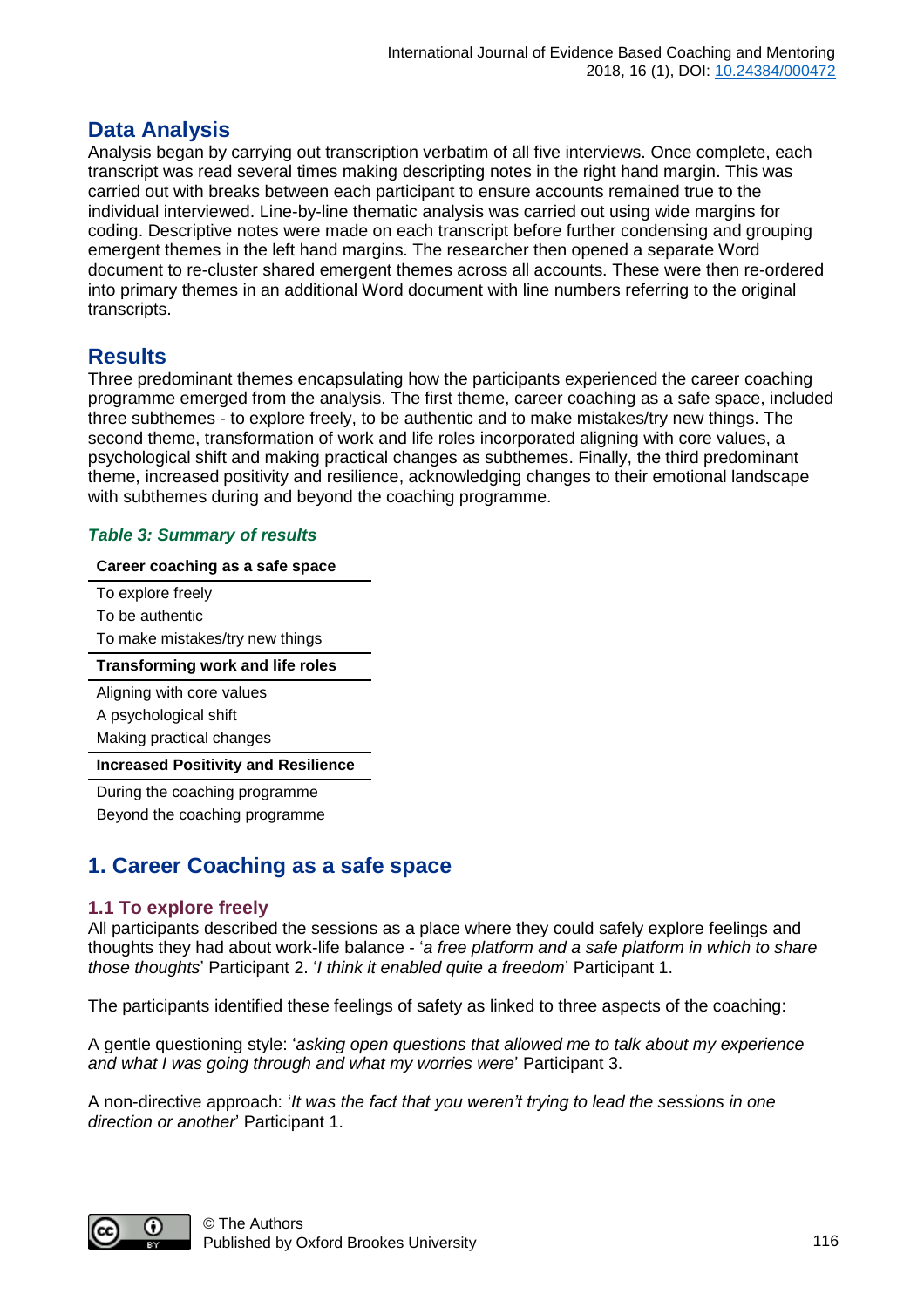A non-judgemental stance: '*I know that you're not supposed to be judging me so that felt good'* Participant 3.

Having freedom to explore encouraged participants to experience their situation from fresh perspectives - '*I'd finish talking about that and I'd be like "oh wow I hadn't thought about it like that" or "ok yeah, I'll talk about it from this point of view" and that was great. That was really, really useful*' Participant 2. It also led to increased clarity about their work-life balance - '*It's when you realise the obvious that you never saw before*' Participant 5.

#### **1.2 To be authentic**

The sense of safety felt by participant's facilitated authentic thought and expression within the sessions - '*I felt safe enough to be brave and just speak*' Participant 2. '*I could talk frankly about my fears and what I felt my limitations were and it was really nice*' Participant 3. These coaching conversations lacked the level of censorship participants normally employed in their interactions with others - '*until this experience I've always been careful. Not wanting to say the wrong thing in case it's wrong or it offends or it wasn't what that person was expecting*' Participant 2. This dimension of the coaching relationship was acknowledged as unique by the participants - '*its impossible to have a conversation like we have with anybody in your life*' Participant 1.

#### **1.3 To make mistakes/try new things**

Most participants also found the safety perceived in the coaching reduced any fears they had about making work-life balance changes - '*even if what I predict will happen doesn't happen it doesn't mean that I've messed up, or that I've got it wrong. It just means that something different happened*' Participant 1.

Participants appeared to psychologically shift away from the binary thinking of right and wrong decisions to a more open and exploratory frame of mind - '*I'm not going to get it wrong. We are not working through a series of questions to get the right answer*' Participant 2.

Making mistakes became an acceptable part of the process - '*I could make a mistake and it would be ok, I felt safe to be that person*' Participant 2 '*I didn't feel I'd been wrong in making that statement*' Participant 1. '*I think that the fact that I got that so early on was quite liberating*' Participant 4. The participants identified these feelings as triggered exclusively by the coaching programme - '*I don't think there are many situations like this really in adult life '*Participant 2.

## **2. Transforming work and life roles**

#### **2.1 Aligning with core values**

As participants explored their work-life balance, an increased awareness of their individual core values emerged - '*it does remind you about what your core values are*' Participant 1. '*It was just reiterating what was important*' Participant 5. The participants began assessing how strongly their values were expressed in their current work-life structure - '*I had to ask the more serious question "is this ok for me?"'* Participant 2*.*

The sessions also accentuated decisions about home and work activities that clashed with core values - '*what am I stressing myself for when I'm not earning any money and taking my time away from the kids?*' Participant 5. Similarly, where decisions had been made based on the externally imposed expectations of others - '*just the realisation of what I'm doing it for?'* Participant 5*. 'I told myself "what would life be like if I wasn't trying to be intellectual?*"' Participant 4. Having space to reconnect with core values appeared to be a liberating experience - '*I suddenly felt free'* Participant 2*. 'I guess free me up a little bit?'* Participant 5*.* Participants described these cognitive changes as a direct result of the coaching relationship - '*it was having you there to validate what perhaps I'd thought but wouldn't allow myself to believe in a sense'* Participant 4*.*



© The Authors Published by Oxford Brookes University 117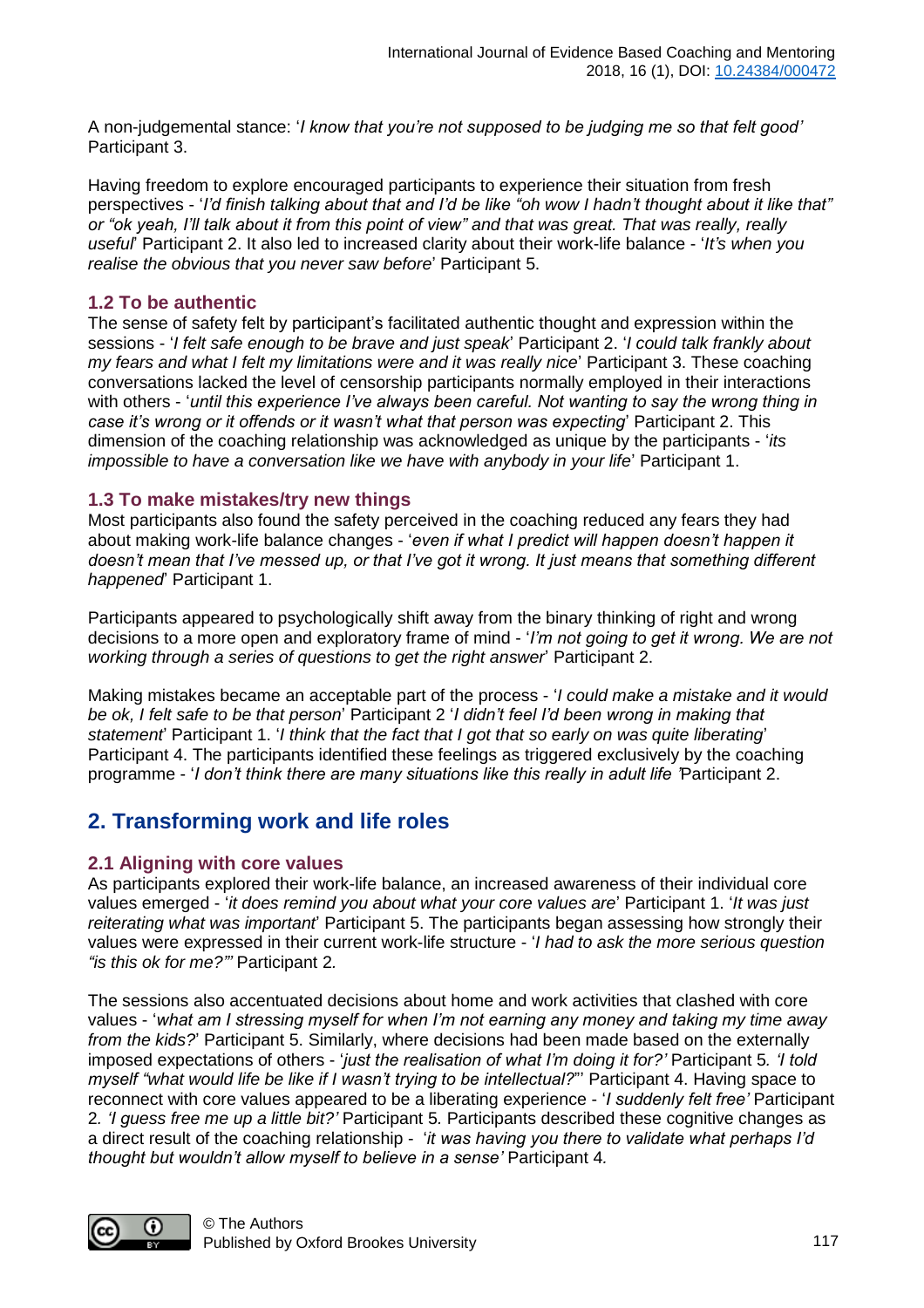Making sense of work-life balance through the lens of each participants' core values increased readiness and motivation to make changes to how they balanced different roles - '*by the time we got to session three I had had the courage to begin to make those changes*' Participant 2.

#### **2.2 A psychological shift**

During the programme participants began to redefine the boundaries around the different roles and selves they inhabit. This included integrating previously considered separate selves into one new emerging identity - '*I knew that there were always two parts of me there's the working X who goes to work and then there's the other creative X so in these sessions I feel like I've shifted… because it feels like actually one feeds into the other*' Participant 4.'*That's me, that's my life isn't it? It's work and it's life*' Participant 5. '*I think I realised is that your work is inherent to who you are*' Participant 3

Participants began to reinvent their model of work-life balance as more holistic - '*it's a big deal that we…work is children and life, it is the whole package, it isn't just about our careers anymore'* Participant 3*. 'You talk about your work its like "well I do it, I earn money" but actually it is the ladder to your emotions, your feelings, who you are, your personality*' Participant 5. Having the opportunity to explore their work lives in relation to the demands of family life felt advantageous for these participants - '*that was valuable for me - to be able to talk about the whole* thing' Participant 3 *'Its had a psychological shift that I never thought would happen*' Participant 4.

This psychological shift meant participants left the programme with a stronger self acceptance - '*its given me the confidence to say, "Ok everything you do doesn't have to be based on how you will be viewed"*' Participant 5. Additionally, participants transitioned from viewing successful work-life balance as rooted in time management of activities, into an individually defined subjective construct - '*you were able to help me see that its not about "well if you've got x number of hours for yourself that should = x amount of happiness*"' Participant 2. *'Instead of viewing it as something I really ought to do, to earn more of a living, suddenly that was transformed into – there are things I'd like to do*' Participant 1.

#### **2.3 Making practical changes**

Participants used the insight gained within the sessions about values and identity to make individually driven changes regarding how they structure different life roles. They identified changes to make at work - '*bring me into contact with people. I'd really like that*' Participant 1. '*It unlocked questions about my work set up and the changes that I may have wanted to make there'* Participant 2. *'If I hadn't done this [the coaching] then the changes that I have made in the last few months would not have happened*' Participant 4. Most prioritised quality time spent with family - '*do some classes with her and make sure I spend that quality time with her' 'its made me resolve to cross the park with my daughter to school every day instead of jumping in the car*' Participant 1.

The participants experienced decreased feelings of guilt about meeting their own needs and increased self-care activities - '*I've never actually had that time and I see other women do it. Why can't I? I mean no wonder my body has been collapsing'* Participant 5. '*I am going to do stuff but I'm doing it for me' Participant 2. 'I've got to look after myself* Participant 3.

## **3. Increased positivity and resilience**

All participants described a strong increase in positive emotions as a result of participating in the coaching programme.

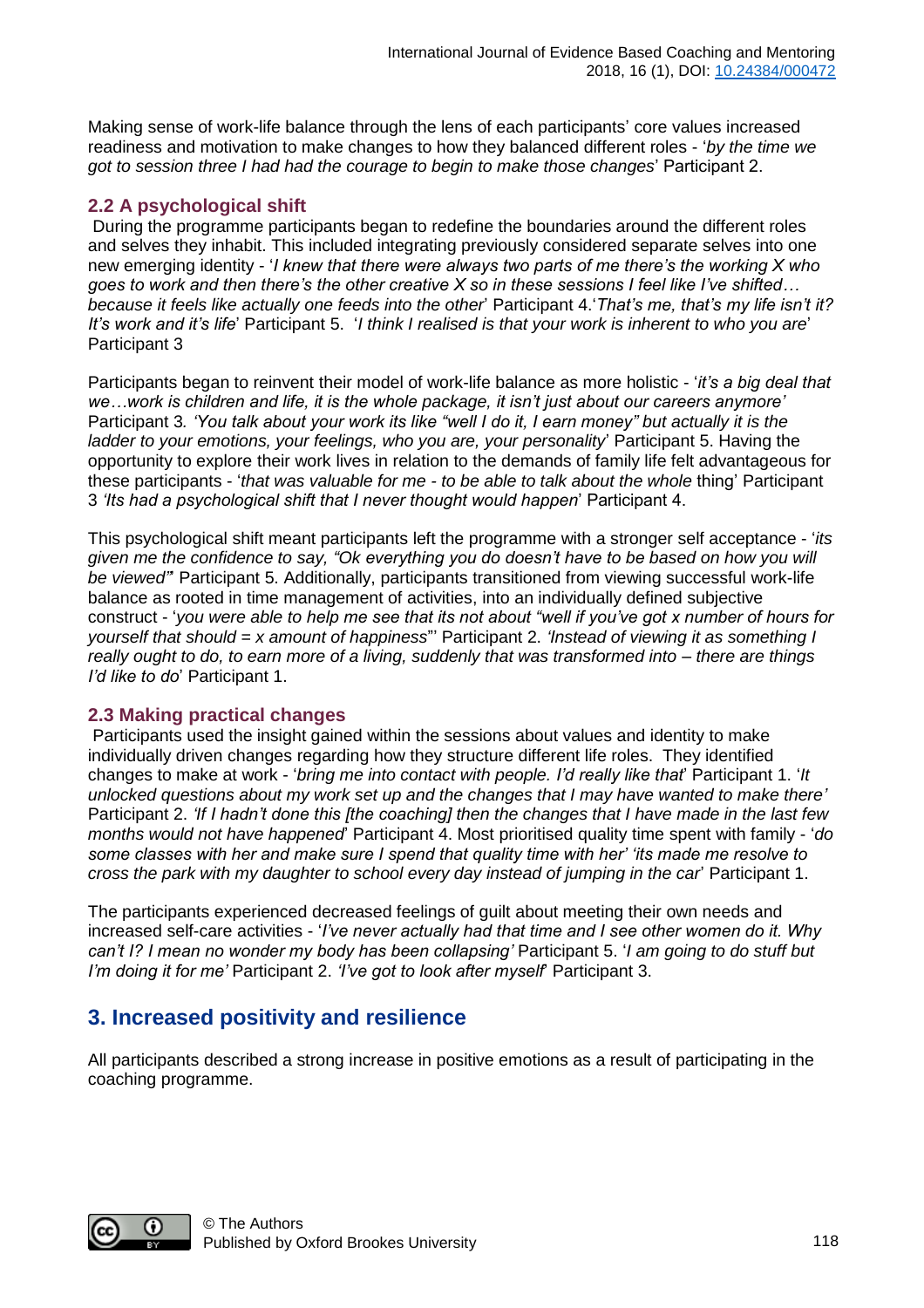#### **3.1 During the coaching programme**

Participants reported peaks of positivity during the sessions – **'**I felt very positive, very, very positive ' 'on a high' 'I can't explain how explosive it is' Participant 4. 'I came out the session feeling really positive' Participant 3. 'I came out feeling uplifted' Participant 1.

They described moments of calm - 'freer and more relaxed' Participant 2. 'It was also a bit of relief, a release' Participant 4. 'More relaxed, lighter' Participant 2. Participants attributed these changes to having space to verbalise their feelings and thoughts - 'everything was coming out of my mouth and I'm like "actually this isn't so bad" having that time to talk about me was really positive' Participant 3.

Participants shared feeling more confident - 'It gave me the confidence that maybe I'm not just talking nonsense' Participant 3 'I feel confident' Participant 4. 'More confident...in what I was doing' Participant 1. This growth in confidence appeared to arise from the coach feeding back the participants' own positive comments in the session - 'you were very positive about me as a person and that was really nice' Participant 3.'Hearing from you…saying "you talk really passionately about what you do" you said positive things about the situation and it made me think positively, it made me more confident in myself' Participant 4.

#### **3.2 Beyond the programme**

Participants reported feeling higher levels of resilience after the programme. They described the programme as giving them tools to reframe their perceptions and feelings about their work-life balance - '*it has helped me to think differently about things and realise that my work-life balance isn't that bad'* Participant 3. *'I'm braver now'* Participant 2.

It allowed them to adopt a more objective viewpoint when experiencing negative feelings and thoughts - '*I am still completely shit scared about taking on this new role but I think you've made me realise that it is just about the fear and a lot of it is because I'm not at work*' Participant 3. This included consciously adjusting thinking patterns - '*I was able to say to myself "are you happy with this behaviour yes or no?" and I said to myself "no not really its not ok" and then "are you prepared to speak up to see If something could change?"* Participant 2*.* Participants linked the positivity they experienced from the programme to gaining new coping tools - '*you'd enabled me to have the very positive experience whilst coming out with very useful tools*' Participant 1. In some cases, this led to a dramatic change in the individuals' world view - '*I might not have realised that there are lots of positives to be found in really more or less everything*' Participant 1.

Positivity induced by the coaching sessions contributed to feelings of hopefulness about their future work-life balance – '*I felt very much more positive and hopeful'* Participant 1*. 'When I think about what I'm going to do I feel that positive pleasure instead of the sort of rather worrying "oh I haven't done that yet*"' Participant 5.

## **Discussion**

The results of this study provide new insight into the benefits of career coaching for women seeking to improve work-life balance. Findings suggest that the strong sense of security and support the coaching space evoked allowed participants to think authentically, openly and creatively about their current life structures and roles. The participants also reported using the sessions to understand and link their individual values with their work-life balance decisions. The programme led to participants visualising a clearer, positive future work-life balance whilst empowering them to make practical changes. Additionally, the coaching sessions served as a conduit for increasing hopefulness about future work-life balance as well as raising participants' confidence, positivity and resilience.

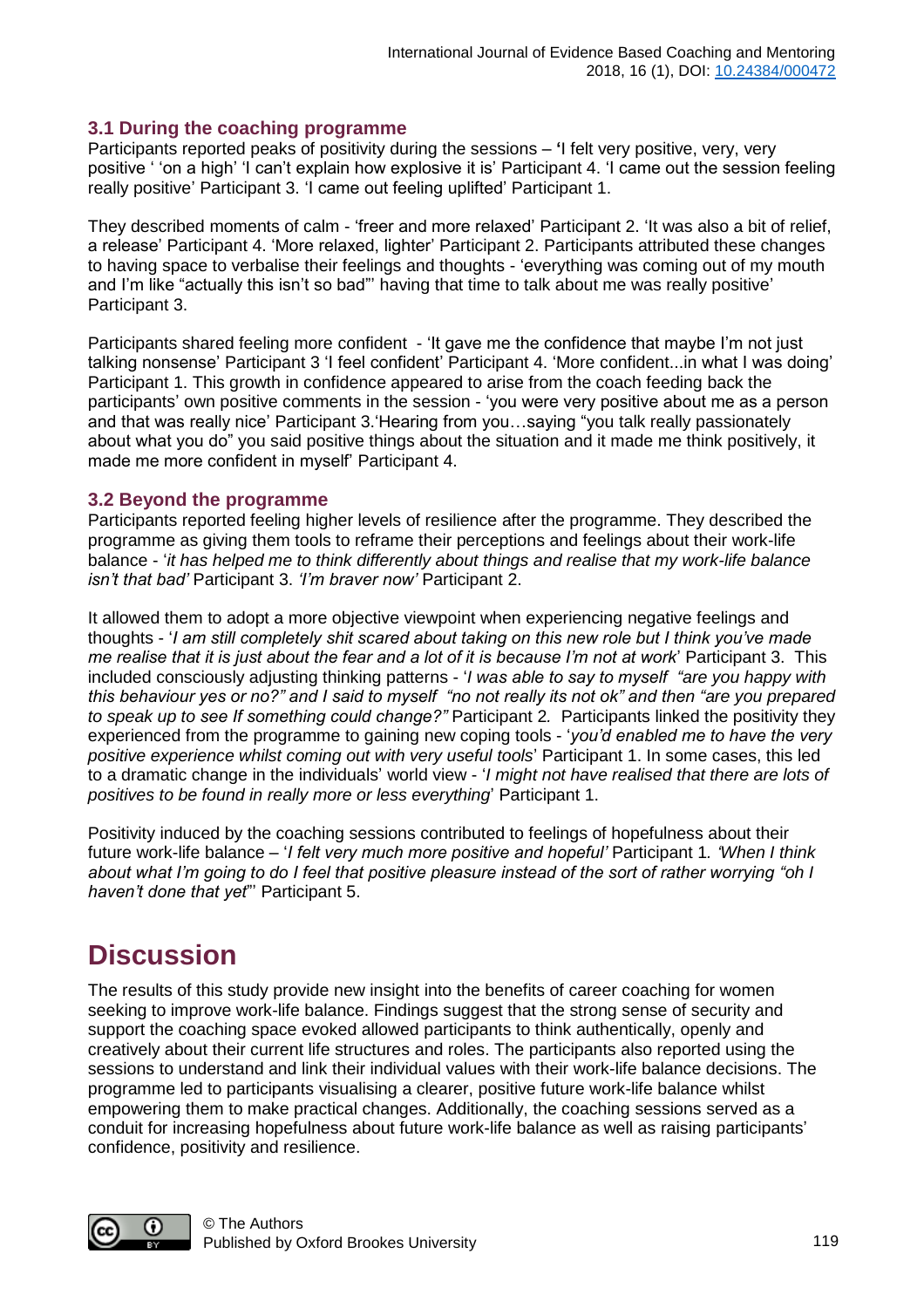In the early stages of the programme, many of the participants perceived good time management and organisation as being key to work-life balance as paralleled in recent government policies and research on the subject (DfEE, 2000; ONS, 2012). However, further thinking in the sessions led them to recognise that even when on paper they had a good balance of activities, feelings of dissatisfaction prevailed. It emerged that each participant placed differing value on contrasting working structures, activities, time allocations and roles. This establishes work-life balance as being a complex and personal construct for midlife women. During the coaching, participants considered how well-matched their current activities were with their values and how any incongruity affected their subjective experience of those activities. This appeared to be a powerful reframing process for understanding how they were experiencing work-life balance and identifying areas needing improvement.

The theme of safety featured across all the women's accounts of how they experienced the coaching programme and was attributed to its success. Clark (2000) and Burke and Mattis's (2005) research on women feeling restricted by traditional gender roles could be one explanation as to why feeling safe was important. In the data collection they discussed how successful they perceived themselves in relation to culturally delineated expectations about women's roles at work and home. For some this was uncomfortable, a personal reflection that was only shared and verbalised in the safety of coaching. At times, participants expressed feelings of fear and guilt about how others perceived their work-life roles and the decisions they make about balance. This supports Leblich's (1986) and Lippert's (1997) proposition that women are influenced by their social relationships when organising and adopting life roles.

When participants were asked about the specific elements of the coaching that permitted safe examination of values, they described qualities resonant of the humanistic core conditions: empathy, unconditional positive regard (UPR) and congruence, as well as a non-directive coaching approach (Rogers, 1957; Passmore, 2010; Yates, 2014). They described being free to express their feelings, thoughts and values during the coaching interaction without needing to take into consideration other people's agendas. This research therefore situates safe exploration of values as being important for understanding work-life balance with integrative career coaching being a secure platform for this type of cognitive work.

The participants described a mirror-like aspect of the coaching relationship. This seemed connected to the coach's use of paraphrasing and summarising skills, aiding them to be more accepting of their own thoughts and feelings (van Nieuwerburgh, 2013). As the coach responded to their articulations about work-life balance with UPR and empathy, this encouraged authenticity in their verbalisation, as well as treatment of themselves on the same terms. These findings strongly supports Passmore's (2010) proposition that building a coaching partnership using these conditions can foster the self-growth and acceptance necessary before attempting change. All the women emerged with a greater sense of self-acceptance and resilience regarding issues of identity and work-life balance. Furthermore, negotiating such complex, challenging issues on their own is unlikely to have resulted in the same level of positive change for participants compared to their experience in the coaching.

Clark's (2000) evocative 'border crossing' woman was robustly present in the women's discourse about the demands required for them at work and home. Some participants described inhabiting different roles as stress inducing as proposed by Gordon and Whelan's (1998) and Reitman & Schneer's (2003) research. However, the data collection also elicited that it was an inability to be fully present and engaged in each role that caused most unhappiness, rather than the act of switching between roles. These findings support Lippert's (1997) conclusions on the effects of role management on wellbeing and suggest that women who are able to experience high levels of engagement with value-driven activities and roles are likely to consider themselves to have a good work-life balance. This is a contrasting approach to the methods utilised by policy-makers, which at present concentrate on assisting women logistically with role management; for example, increasing

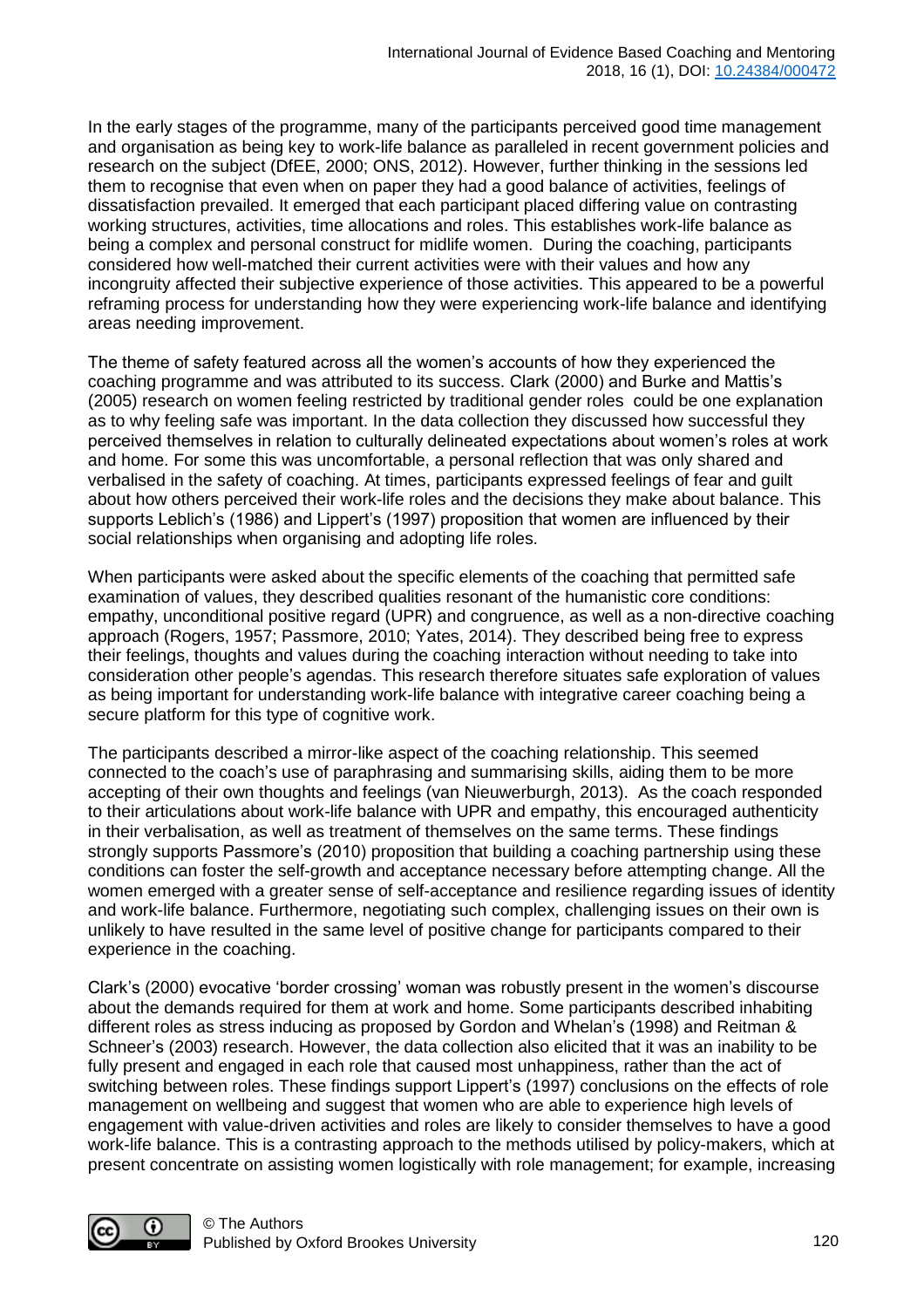childcare provision in order to improve their experience of work-life balance (ONS, 2012; DfEE, 2000). These findings suggest that a more useful alternative would be to support midlife women in engaging richly with value-driven activities and relationships, leading to better balance satisfaction.

The research results complement and enrich knowledge generated about midlife women's careers by Hakim's (2002, 2003, 2004, 2006) preference theory and Maineiro and Sullivan's (2005) kaleidoscope theory. All but one participant in the programme inhabited Hakim's adaptive position and the women felt pulled between work and home stresses (Hakim, 2006). All participants expressed obtaining balance as being of upmost importance (Maineiro & Sullivan, 2005). However, the participants sometimes perceived themselves as having low agency in determining balance, instead focussing on the expectations of others above their own when allocating their time. Participants described neglecting their own self-care prior to the coaching. As well as contributing to their overall dissatisfaction regarding work-life balance, this finding could possibly support issues of low self-esteem from midlife women as outlined in previous research (Parsuramen & Greenhaus, 2002; Greenhaus & Powell 2003; Gryzwacz, 2000). It is also notable that when the coach shared knowledge about preference theory and kaleidoscope theory with participants this appeared to help rationalise the stress the women faced and offer another pathway to relief. This suggests that more shared discourse about women's particular experiences of balance could be one route to alleviating the anxiety, and that career coaching is a suitable channel for doing so.

Moving to the final theme, the discussion considers the increased positivity and resilience experienced by the participants. Each woman described taking part in the programme as positive during data collection. The findings showed that participants found calmness and ascribed this to having space to think and talk in the sessions thereby offloading some balance stress. Secondly, participants described a wider reaching positivity, as demonstrated by the sub-theme beyond the coaching programme. Further interpretation could link the strength of this increase to the PP interventions carried out by participants as inter-sessional tasks. The positive interventions encouraged participants to consciously express gratitude and savour experiences between sessions (Emmon & McCullough, 2003; Yates, 2014). Whilst executing these interventions, participants described slowing down and engaging more fully when performing an activity, resulting in a more satisfying experience. They reported practising the interventions helped them cope better with immediate balance issues and helped them feel hopeful about a better balance in the future therefore showing an increase in resilience.

Having outlined and attended to the themes individually, the discussion offers an interpretation of how they interlink and create a framework for understanding the participants' experience of the programme. It appeared to move participants through a sequence of psychological stages: a period of safe exploration and awareness that induced clarity around values and desires, consideration of work and life roles and demands, followed by raised positivity that then allowed them to take action to move towards a satisfying balance within their individual life parameters. Some participants described repeating the cycle with adjusted behaviour gained from progressing through the cycle once and trying new structures. The resilience and positivity experienced by participants was a central part of the coaching programme for moving participants into an upward spiral, towards a better work-life balance.

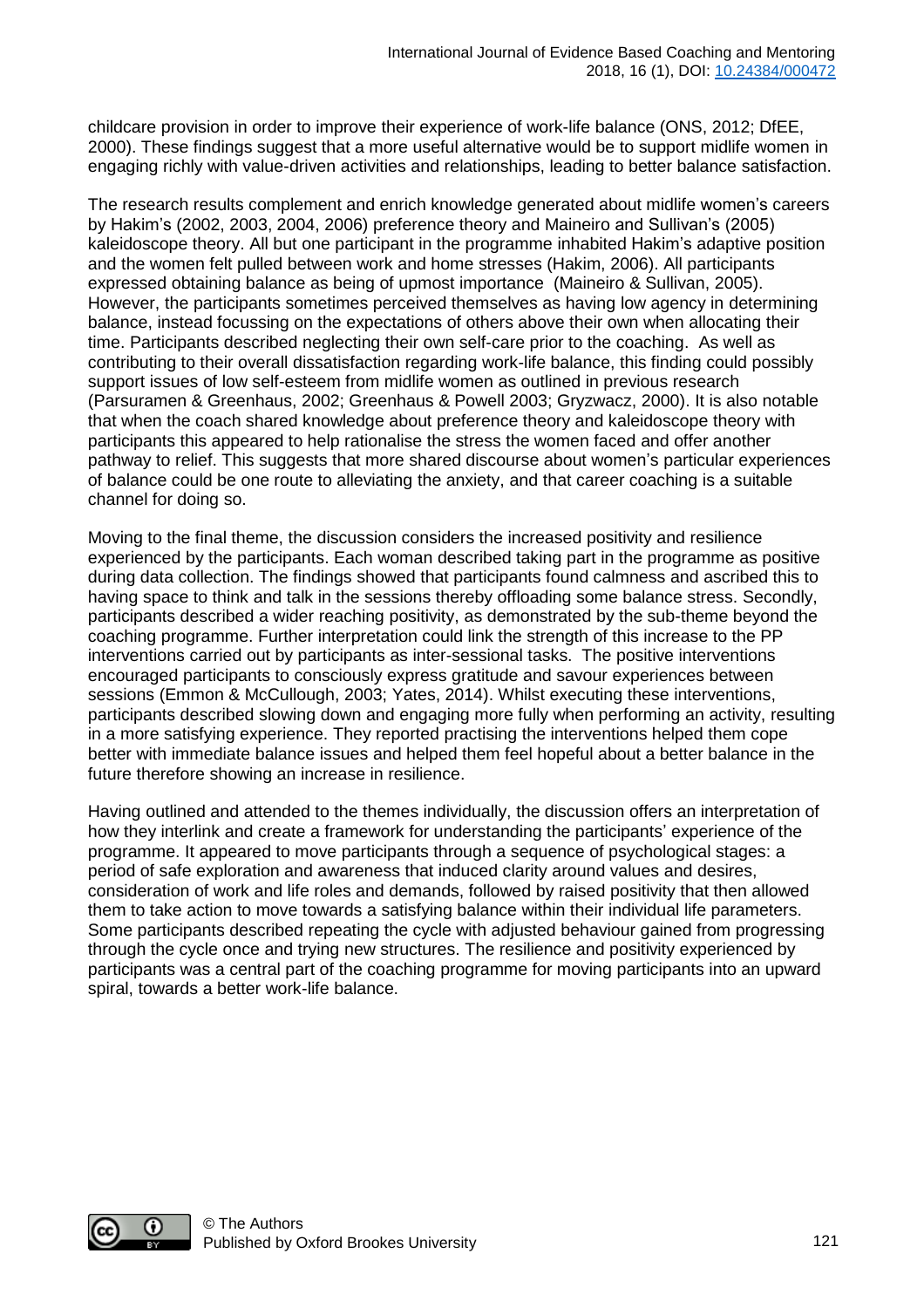



It is important to highlight that, although the content of each cycle stage was individually defined based on the different aspects of each woman's life, the cognitive process was the same for all.

#### **Implications for career coaching practice**

Findings from this research illustrate the importance for women to have a supportive space in which to consider their work-life roles relationally. The findings suggest that for all participants, the coaching relationship provided a safe environment that was pivotal to unlocking how they felt about their work-life balance.

The participants in this study reported humanistic coaching skills as key to authentically and safely exploring work-life balance issues. This implies Passmore's (2010) integrative career coaching approach is well positioned for facilitating midlife women's desire to make adjustments based on her discoveries. This framework allows the coach to move the client beyond increased awareness and heightened positivity into either an action planning stage or selecting tools from CBC depending on what is presented (Whitmore, 2013). The key benefit of moving beyond a purely humanistic approach is shifting the client from 'knowing' to 'doing'. In the programme delivered for this study, this approach had a powerful impact on women's perceived and actual agency for managing work-life balance and participants reported the coaching programme as being the only intervention that offered such support.

This study makes a strong case for career coaches taking a positive, client centred approach that allows a level of flexibility regarding content to adjust and cater to each client's needs. This can be related to the participants' report that a non-judgmental, non-directive approach allowed them to safely engage with their work-life balance circumstances. It makes an argument for the integration of PP knowledge and interventions into coaching with clients who seek to increase their wellbeing and engage fully and positively with work and family activities. The experience of women in this study included helping individuals visualise and move towards a self-determined positive future as well as deepening social relationships and positivity. These findings complement the aims of career coaching practitioners (van Nieuwerburgh, 2013; Whitmore, 2013; Yates, 2011, 2014) and

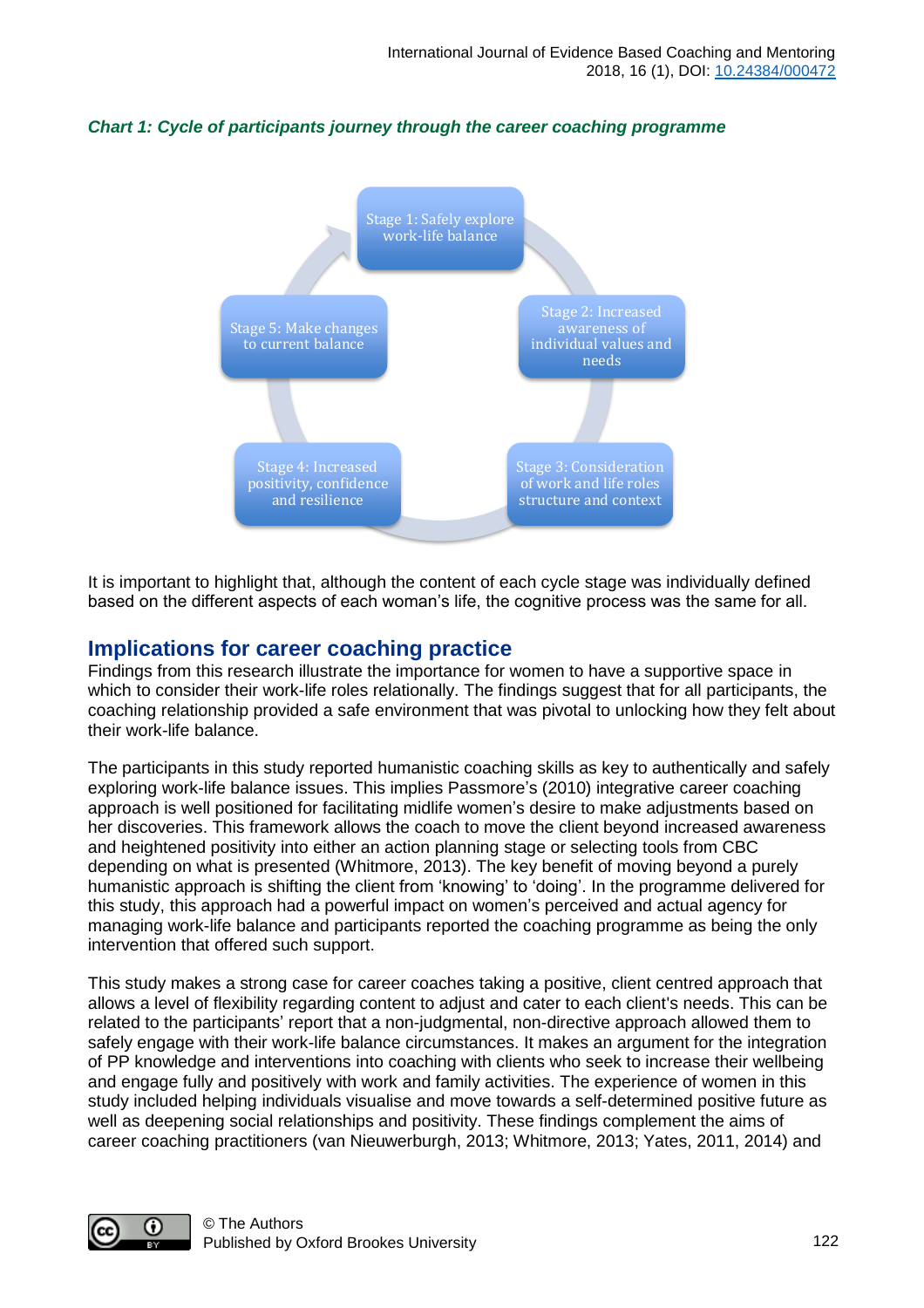suggest coaches would benefit from drawing on this partnership when designing similar programmes.

### **Limitations and Future Research**

The sample size of five participants has limited use for generalising these research findings as dictated by the qualitative approach selected. In terms of transferability, there is a limit as to how explicit a researcher can communicate coaching session content, the nature of the coaching relationship and the participants' circumstances. It is hoped that the research context provided in this paper enhances transferability, allowing practitioners to make their judgments about its findings in relation to their own coaching work with midlife women.

All participants were mothers, a bi-product of how the researcher decided to recruit participants. It could be beneficial to run the same programme with groups of midlife women who weren't mothers but represent Hakim's (2002, 2003, 2004, 2006) three preference theory groups. This could explore and identify any unique ways career coaching could help women with contrasting life structures improve work-life balance. Another research opportunity for building on these results would be a follow up study after having finished the coaching programme. This could determine what actual changes to their work-life balance participants had made, as well as whether the reported psychological and emotional shifts were sustained over time.

During data collection, the dual role of researcher/coach could have limited participants' desire to offer a critical, unedited view of the coaching programme. Participants, having developed a strong and positive rapport with the researcher as a result of the action research design, possibly omitted negative experiences during the interviews to maintain a good relationship. This limits the impact of this study on career coaching research in line with Green and Green's (2007) findings that most literature to date focuses heavily on the positive outcomes of career coaching. Future research could rerun the programme using a separate researcher to gather and analyse the data to ensure participants produce an accurate account of their experience.

## **Conclusion**

The results of this study indicated the career coaching programme supported the participants in finding a better balance by adopting an integrated approach. The humanistic, non-directive focus allowed tailoring of session content to benefit each woman's set of demands, values and life structures.

The women perceived the coaching relationship as safe, exploring their inner-most thoughts and feelings about work-life balance. This sense of safety enhanced clarity about individual values and allowed them to define a desirable work-life balance. The coaching and inter-sessional tasks helped participants develop a positive and proactive outlook resulting in increased resilience.

The results of this research contribute to current knowledge about how integrative career coaching can benefit individuals whilst also offering insight into how midlife women experience work-life balance. With women's career and home lives unlikely to become any less complex, it is important that policymakers, researchers and coaching practitioners continue to research interventions of this nature in order to improve women's wellbeing and overall life experience.

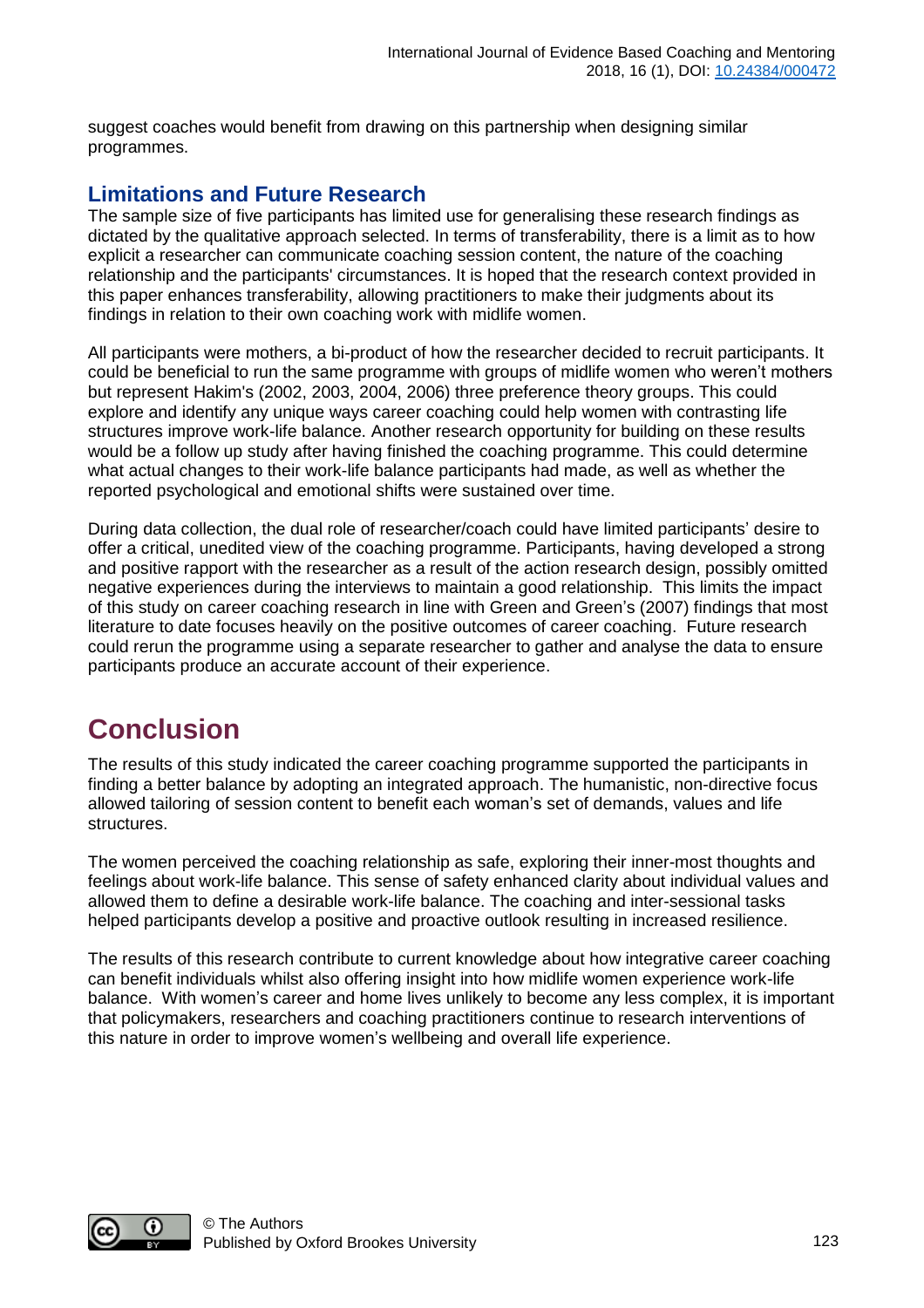## **References**

- Bielby, W.T., & Bielby, D.D. (1989). Family Ties: Balancing Commitments to Work and Family in Dual Earner Households. *American Sociological Review*, 49, 234-247.
- Boniwell, I. (2007). *Positive Psychology in a Nutshell*. PWBC: London.
- Burke, J., & Mattis, M. (2005). *Supporting Women's Career Advancement.* Edward Elgar Pub: USA.
- Bussell, J. (2008). Great Expectations: Can Maternity Coaching affect retention of Professional Women? *International Journal of Evidence Based Coaching and Mentoring Special Issue 2*, 14-26. Retrieved 2nd May 2015 from [https://radar.brookes.ac.uk/radar/items/87a9a922-942c-4212-9f24-06673522d037/1/.](https://radar.brookes.ac.uk/radar/items/87a9a922-942c-4212-9f24-06673522d037/1/)
- Clark, S. C. (2000). Work/family border theory: A new theory of work/family balance**.** *Human Relations,* 53*,* (6),747-770.
- Cohen, L. (2015). Then and now: How attitudes to working women have shifted in one generation. Retrieved  $25<sup>th</sup>$ February 2015 from [http://www.theguardian.com/women-in-leadership/2015/may/13/then-and-now-attitiudes](http://www.theguardian.com/women-in-leadership/2015/may/13/then-and-now-attitiudes-working-women-generation)[working-women-generation.](http://www.theguardian.com/women-in-leadership/2015/may/13/then-and-now-attitiudes-working-women-generation)
- Cormier, D. (2007). Retaining top women business leaders: strategies for ending exodus *Business strategy,* 8, (4), 262- 269.
- Delecta, P. (2011). Work life balance. *International Journal of Current Research*, *3*(4), 186-189.
- Department for Education and Employment. (2000). Changing Patterns in a Changing World. Retrieved 16<sup>th</sup> March 2015 from [www.dfee.gove.uk/work-lifebalance.](http://www.dfee.gove.uk/work-lifebalance)
- Emmons, R.A. & McCullough, M.E. (2003). Counting blessings versus burdens: An experimental investigation of gratitude and subjective wellbeing in daily life. *Journal of Personality and Social Psychology,* 84, (2), 377-89.
- Filsinger, C. (2012). How maternity coaching influences women's reengagement with their Career Development: A case study of a maternity coaching programme in UK-based private law firms. *International Journal of Evidence Based Coaching and Mentoring,* 10*,* (6), 111-119.
- Gaunt, R., & Scott, J. (2016). *Gender Differences in Identities and Their Sociostructural Correlates: How Gendered Lives Shape Parental and Work Identities*. Journal of Family Issues, 1- 26. DOI: [10.1177/0192513X16629182.](https://doi.org/10.1177/0192513X16629182)
- Gordon, J.R., & Whelan, K. S. (1998). Successful professional women in midlife: How organisations can more effectively understand and respond to the challenges. *Academy of Management Executive,* 12, (1), 8-27.
- Grady, G., & McCarthy, A. (2008). Work-life integration: Experiences of mid-career professional working mothers. *Journal of Managerial Psychology*, 23, (5)*.* Emerald Publishing Group.
- Green, L., Hemming, B., & Green, A. (2007). Career Change and motivation: A matter of balance. *Australian Journal of Career Development* 16, (1) 20-27.
- Greenhaus, J. & Powell, G. (2003). When work and family collide: Deciding between competing role demands. *Organizational Behavior and Human Decision Processes*, 90, 291-303.
- Grzywacz, J. (2000). Work-Family Spill over and Health During Midlife: Is managing conflict everything? *American Journal of Health Promotion*, 14, (4), 236-243.
- Hakim, C. (2002). Lifestyle preferences as determinants of women's differentiated labor market careers, *Work and Occupations*, 29, (4), 428-429.
- Hakim, C. (2003). A New Approach to explaining fertility patterns: Preference Theory. *Population and Development Review*, 29, (3), 349-374.
- Hakim, C. (2004). *Key Issues in Women's Work* (2nd ed.). Glasshouse: London.
- Hakim, C. (2006). Women, careers and work preferences. *British Journal of Guidance and Counselling*, 34 (3), 279-294.
- Heslin, P. (2005). Conceptualising and evaluating career success. *Journal of Organizational Behavior,* 26, (2), 113-136.
- Hudson, F.M. (1999). Career coaching. *Career Planning and Adult Development Journal*, 15, (2), 69-80.
- Huxham, C., & Vangen, S. (2003). Researching organizational practice through action research: Case studies and design choices. *Organizational Research Methods*, *6*(3), 383-403.
- Joseph, S., & Bryant-Jefferies, R. (2008). Person-centred coaching psychology. In S. Palmer & A. Whybrow (Eds.), *Handbook of Coaching Psychology: A guide for practitioners,* (pp.211-28). London: Routledge.
- Joshi, S., Leichne, J., Melanson, K., Pruna, C., Sager, N., Story, C.J. & Williams, K. (2002). *Work–Life Balance: A Case of Social Responsibility or Competitive Advantage?* Human Resources Department, Georgia Institute of Technology.
- Lewin, K. (1946). Action research and minority problems. *Journal of social issues*, *2*(4), 34-46.
- Lieblich, A. (1986). Successful career women at midlife: crises and transitions. *International Journal of Ageing and Human Development,* 23, (4), 301-12.